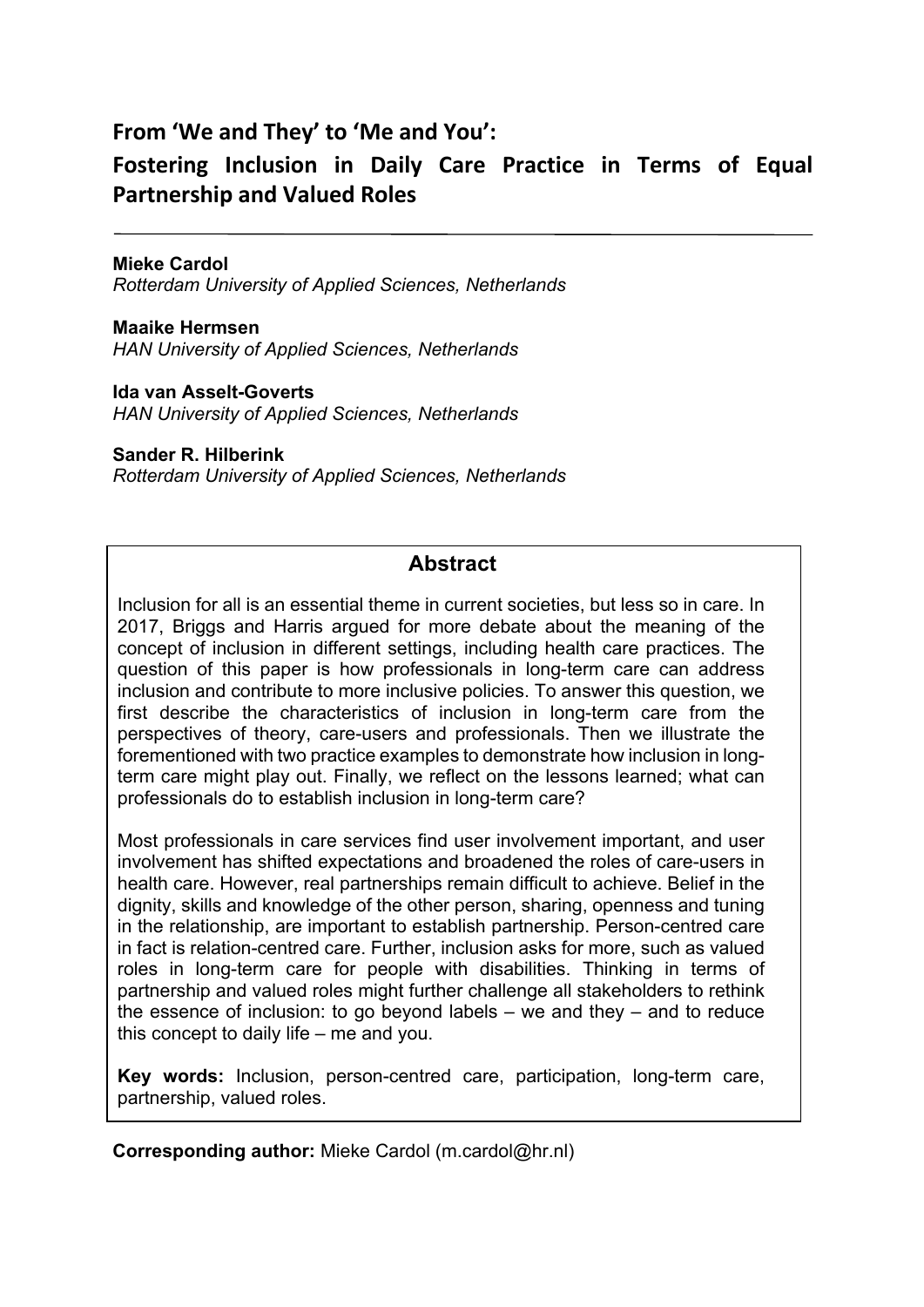## **Introduction**

The United Nations described an inclusive society as one where every individual has an active role to play (UNESCO 2012). As such, inclusion is a moral mandate for society in the sense that it is based on promoting the participation of individuals and on reducing marginalisation. The UN Convention on the Rights of Persons with Disabilities (CRPD) (UN 2006) provides a benchmark for assessing human rights and citizenship for people with disabilities. The CRPD emphasizes equity, equality, social justice, human rights and freedoms, and diversity as fundamental guiding principles. An inclusive society should be equipped with the appropriate mechanisms to enable all citizens to participate and feel valued and belong (Wooster 2009; UN 2006).

In this journal, Briggs and Harris (2017) argued for more debate about the meaning of the concept of inclusion in different settings, including health care practices. According to them social inequities in health, for example unfair differences in health status across groups in society, result from an uneven distribution of social goods, resources and from social exclusion. Participation in community life is vital for health and wellbeing, for promoting a sense of belonging, networks of social support and opportunities for physical activity (Carroll et al. 2018). Briggs and Harris point at the question how professionals address specific inclusion and exclusion issues, and contribute to more inclusive policies and equitable outcomes in their work (Briggs & Harris 2017).

This paper focuses on inclusion in long-term care for people with physical or intellectual disabilities. Long-term care consists of practices that support people with enduring disabilities in their daily lives. The outcomes of care are often defined in terms of community participation and quality of life (Schalock, Gardner & Bradley 2007).

In this paper we explore how inclusion can be translated to long-term care practices. What processes of working and relating are essential for facilitating inclusion in long-term care, and what are accompanying characteristics and practical consequences? Firstly, we describe the characteristics of inclusion in long-term care from the perspectives of theory, care-users and professionals. Then we illustrate the forementioned with two practice examples. Finally, we reflect on the lessons learned and what professionals could do to establish inclusion in longterm care.

## **Inclusion in Long-term Care from Three Perspectives**

### *The perspective of theory*

In long-term care practices, person-centred care has broadened the role of care-users involvement (Mezzig et al. 2010; Pound 2011). The essence of person-centred care is partnering with the people using health and social services, in all phases and aspects of care, to ensure their needs are met. There is no one single definition of person-centred care. Concepts like patient-centred, user-centred, individualised or personalized care are used as well (McGilton et al. 2012).

Several important theoretical elements of inclusion, such as multidimensionality (Harris & Briggs, 2017), diversity and valuing the person (Waters & Buchanan 2017; UN 2006), the dynamic and relational process (Cobigo et al. 2016) and the impact of environmental factors (Simplican et al. 2015; Cobigo et al. 2012), resonate with person-centred care:

• Person-centred care is a multidimensional concept, capturing various meanings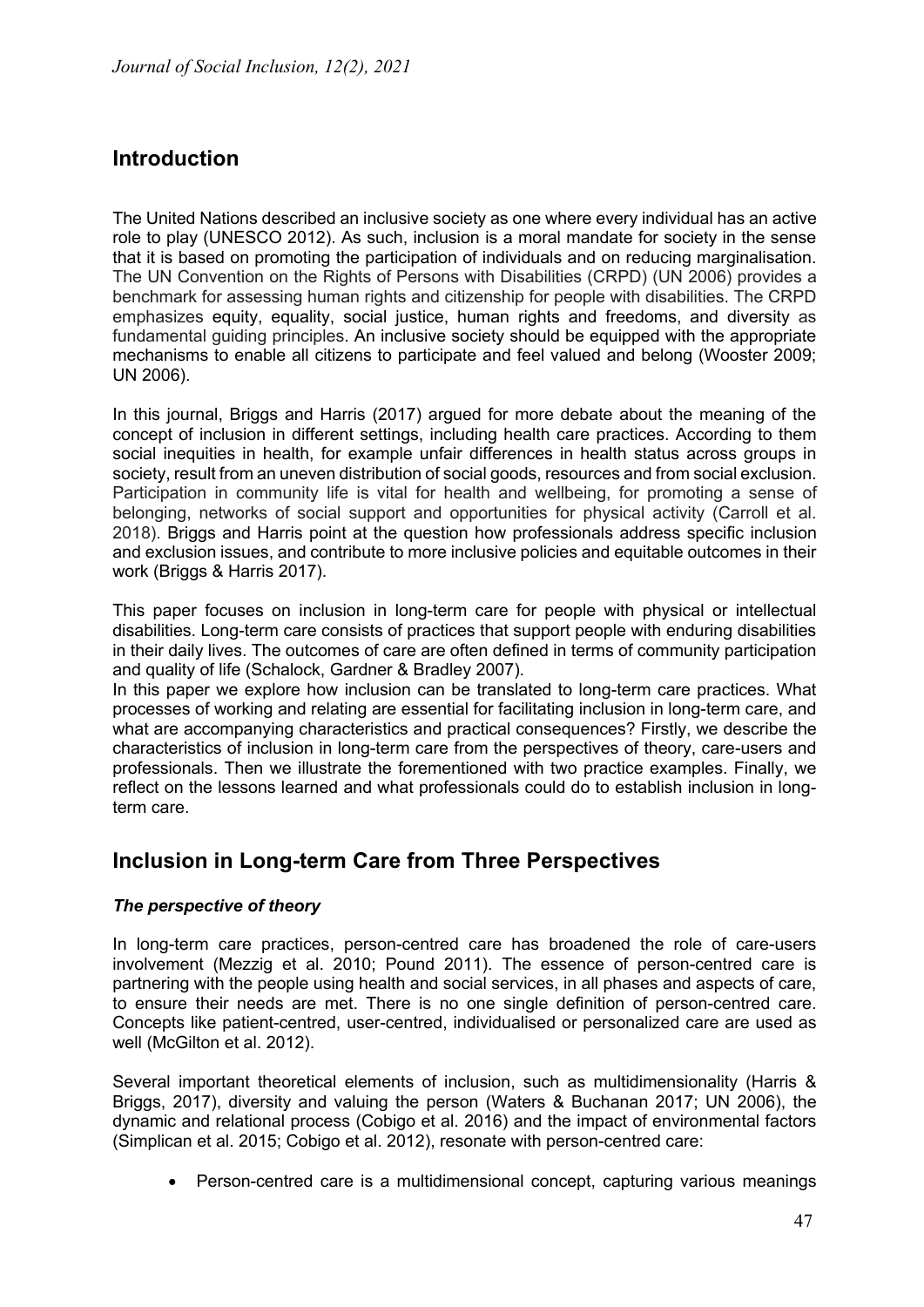related to who the care-user is, what care is needed, and different understandings of care-user capabilities. Terry and Kayes (2019) defined four themes for personcentred care in neurorehabilitation: 1) care-users experience should be understood in terms of a different new reality, 2) the need for a relational orientation, 3) the importance of trust, and 4) professional and care-user together co-construct efficacy.

- The attitude of the professional is an important starting point for person-centred care, which means creating room, building a relationship, facilitating agency and participation, committing to inclusion and citizenship, being strengths/capacity focused, and acknowledging the person 'behind' the disability (Waters & Buchanan 2017).
- In the process of person-centred care care-users and professionals work together as partners and connect their specific types of knowledge, i.e., scientific knowledge, professional knowledge and experiential knowledge (Terry & Kayes 2019). A dynamic, responsive and flexible way of working is key (Waters & Buchanan 2017).
- Sumsion (1997) stressed that environmental considerations are important aspects of a person-centred practice and that professionals actively need to seek knowledge about the context of care-users. The cultural, economic, legal, physical, political and social environments influence how we behave (Sumsion 1997). Also, organizational factors may hinder or facilitate person-centred care (Waters & Buchanan 2017).

Despite abovementioned theoretical notions about person-centred care, much still needs to be clarified. For example, a mutual understanding across contexts is lacking, and the concept of person-centred care is hardly reflected upon (Waters & Buchanan 2017). Moreover, research about what defines the meaning, use, and characteristics of person-centeredness across services is scarce (Waters & Buchanan 2017). Translating theory into practice remains difficult. What about the perspective of care-users and professionals concerning inclusion in long-term care?

### *The perspective of care-users*

The disability movement slogan 'Nothing about us without us' breaths inclusion. The disability movement refers to participation in care as a right and a practice, and states that participation and choice-making are essential to achieve valuable individual-related outcomes (Oliver 1990; UN 2006). Research shows that for example amongst older people with an intellectual disabilities, choice-making (key-life choices as well as everyday choices) is not yet common practice (McCausland, McCallion & Brennan 2018). And also in rehabilitation practice, more professional education seems to be needed to improve shared decision making (Rose, Rosewilliam & Soundy 2017). Early Disability Studies scholars developed the social model of disability (UPIAS 1976; Finkelstein 1980; Oliver 1990). The social model of disability encourages professionals to rethink roles and practices, and to pay attention to issues of power and control (Swain & French 2008). As such, the social model marks the start of a care-userperspective and states that people with a disabilities are not disabled by their impairments but foremost by the disabling barriers faced in society (Oliver 2013). The social model helps to explain what is happening to people with disabilities in society, and helps to understand the mechanisms of inclusion and exclusion in long-term care. Pound (2011) states that developing robust and positive identities of people with disabilities is a key tenet of the social model. Careusers' stories and their experiences with care show however that person-centred care is still not common practice (Docherty et al. 1997; Pols 2013).

Cobigo and colleagues (2016) interviewed people with intellectual disabilities about their views on inclusion, which resulted in four items rated as highly relevant to all respondents: a) belonging to a group, (b) having interpersonal relationships, (c) being accepted as an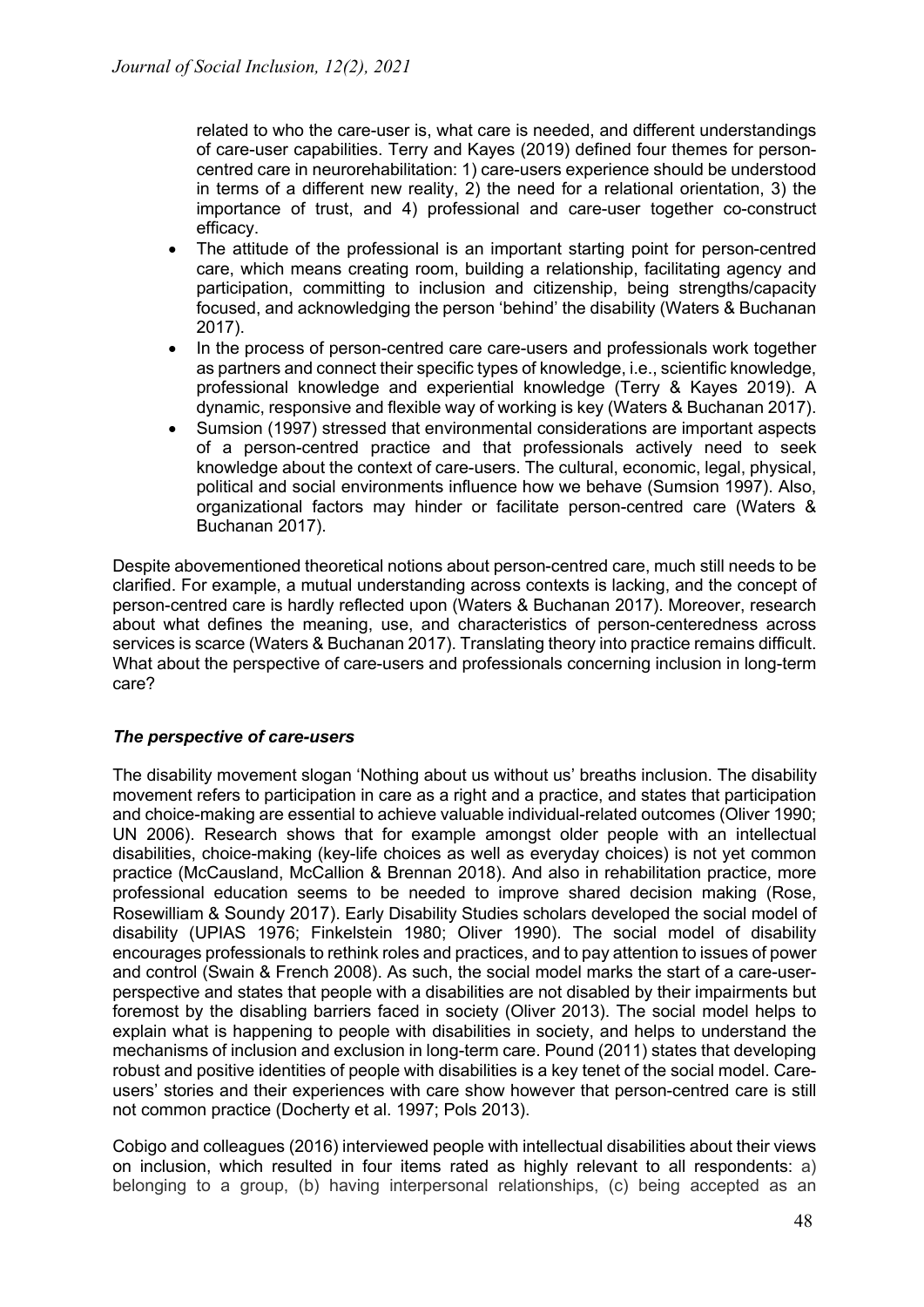individual, and (d) having reciprocal relationships. This corresponds to the themes that people with disabilities have identified as being key for involvement in society: belonging, being valued, accessibility, and having agency (Yeung, Passmore & Packer 2008; van Heijningen et al. 2021). So, despite appealing descriptions and key elements, existing definitions and practices of inclusion are not (enough) based on the perspectives of the people concerned (Cobigo et al. 2016; Hammell 2013; Fadyl, Teachman & Hamdani 2020).

#### *The perspective of professionals in care*

Most professionals find care-user involvement or person-centredness important in care services (Slomic et al. 2016), but implementation of this involvement remains difficult (Mudge, Stretton & Kayes 2014). Professionals often speak and write about care-users in a way that maintains and reinforces the dominant assumptions and social constructions of disability and the 'othering' of the care-users, fitting the institutional and systemic context they operate in (Donaldson, Halligan & Wall 2003; Kulkarni 2017).

Thinking about minorities, 'them', and 'groups' strengthens thinking in opposites. In doing so, the concepts of *we* and *they* are born, together with the generalisations, discrimination, stigmatising, and social prejudice of other people (Campbell 2009). Minorities are often stigmatised by their deviation: the poor, the immigrants, the unskilled, the unable-bodied, the 'feeble-minded', and the vulnerable. It is dangerous for definitions to only be about deficits that need to be normalised (Corijn & Lemmens 2007). Thinking in terms of 'we' and 'they' is not conducive to appreciating diversity between individuals; it is also counterproductive for the partnership between people with disabilities and professionals. Moreover, thinking in terms of 'we' and 'they' is an invitation to draw attention towards care-users and less towards the characteristics of the relationship, the organisation, or the public space in which the encounter and dialogue take place in long-term care.

In long-term care practices, inherent power and position inequalities between care-users and professionals often are incorporated in ways of working or theoretical models, like the medical or individual model (Oliver 1990; Meininger 2013), which is why it is so difficult to change. In addition, the increasing protocolisation of care practices (e.g., treatment guidelines, protocols, pathways and administrative burden) might further hamper person-centred care (Hermsen et al. 2014). In the next paragraph, we describe two practices in which (formal) care-users were enabled to participate, and professionals were encouraged to meet in diversity, to demonstrate how inclusion in long-term care might play out.

# **Spaces of Partnership in Daily Practice – Two Practice Examples**

### *Practice example 1: Experts by experience with intellectual disabilities*

In a care organisation with residential and ambulant care and support for people with intellectual disabilities in the Netherlands, experts by experience work with care-users and professionals. Some of them have been trained as an expert by experience to be able to support care-users by sharing their knowledge. They also advise professional teams, participate in the board of care-users, and participate as trainers in the training of new staff. A coach from the same organisation supports the experts by experience in performing their work. Others have not completed the official training but have learned to support others with their experiences by doing and being coached. They have other jobs during the day but value these activities in their leisure time as volunteers. In addition, outside the care organisation, these experts by experience are guest teachers in universities for future medical doctors and social workers.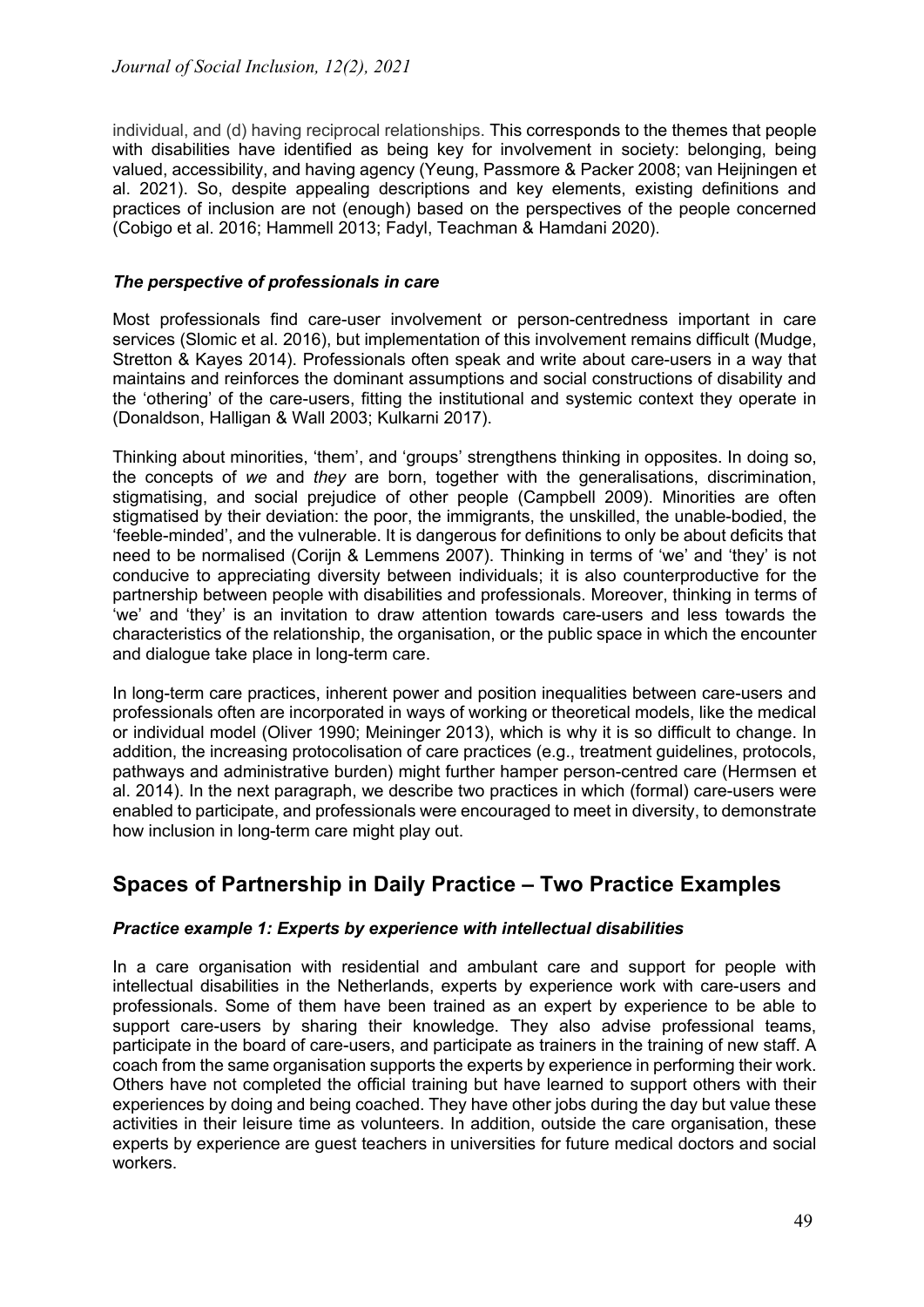*Journal of Social Inclusion, 12(2), 2021*

Experts by experience also participate in research teams as researchers (van Asselt-Goverts et al. 2017). For example, in one of these teams consisting of people with and without intellectual disabilities, a game was created about sharing experiences of loneliness and social relations. The goal of the game is to connect by playfully practicing in social contact (Heessels et al. 2019). The findings of working in this research team indicated that openness, tuning and taking time, sharing experiences, valuing each other's input, support for all participants by a coach, and sincerity were crucial for meaningful collaboration (van Asselt-Goverts et al. 2017).

#### *Practice example 2: experts by experience with aphasia*

In a treatment centre for people with acquired brain injury and aphasia in the Netherlands, health professionals work with volunteers who have aphasia. The centre is convinced that people can learn the most from people who have experienced something similar and therefore employs and trains the volunteers that are experts by experience.

If needed, the professionals act as coaches before or after training sessions of the experts by experience that support care-users that visit the centre. Experts by experience and professionals aim to go beyond the strengthening of communication of the care-users. An important aim is that the care-users adapt to or develop themselves in the new situation in their lives. The professionals and experts by experience are keen to link people to learn from each other; they search for the ideal mix of care-users in treatment groups. Observations are therefore an important aspect of the work of the professionals and experts by experience.

The experts by experience support the care-users in the centre by guiding small groups who learn to use a tablet or exercise speech and reading. They feel responsible for the tasks they perform. Nevertheless, they do not want a paid job at the centre because of the accompanying responsibilities. The experts by experience do not consider themselves role models, but they do speak about their own disability experiences, and they notice that in such cases, an openness in the contact with a care-user can arise: "*You know what the person is going through"*. Openness deepens the relationship, and the relationship sometimes evolves into friendship. The atmosphere in the centre is one of a community; the care-users, professionals, and experts by experience know each other well and have lunch together. The experts by experience talk about the happiness and feelings of belonging their work with care-users provides ("*My work makes me happy"*) as well as in the relationships with the professionals, who are considered equal ("*We are like colleagues"*).

## **Lessons Learned from the Practice Examples**

In both practice examples belonging is established by the valued roles of experts by experience that work side by side towards the same goal with health professionals, which is facilitating communication skills and empowering people with intellectual disabilities or aphasia. The experts by experience are employed because of their own disability experience, but this is not central in the way they are approached. Partnerships are established by creating a community in which feelings of belonging and empowerment are fostered.

The challenge to implement the concept of inclusion into long-term care is to involve people with and without disabilities in shared experiences without being forced to identify people as belonging to a specified group. In both practice examples, shared experiences are about working together in a team, having valued roles and being valued as an expert. As mentioned in the introduction, an inclusive society should be equipped with appropriate mechanisms to enable citizens to participate and feel valued and belong. The two practice examples might be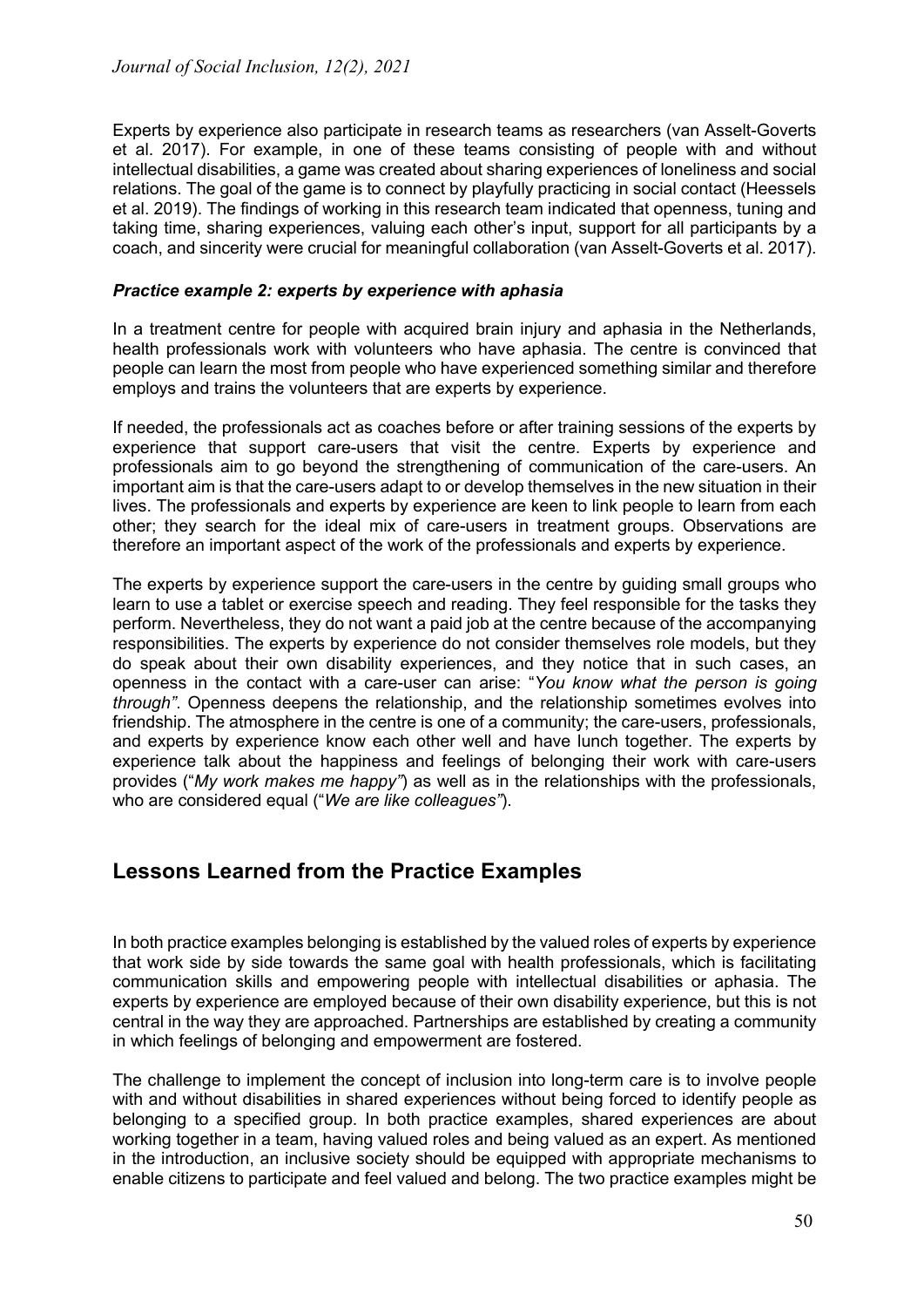considered as a kind of micro society that shows what mechanisms are necessary to facilitate inclusion in long-term care. The following characteristics and practical consequences might be drawn from these examples.

First, firmly believing, as an organisation, that experiential knowledge of people with disabilities is needed and therefore also valued in care or support is the essential first step. One step further would be to carry out this believe on different levels, as a governor or manager, but also as a caregiver. Yet, professionals in long-term care hardly take up an advocacy role, e.g. in public debates about policy in care and inequalities in society. Their knowledge is also crucial to change situations that hamper inclusion.

Second, valuing different perspectives and differences in the care team, by hiring people with disabilities in valuable roles is the next step. Belonging is established by valued roles, as already described in the social role valorisation theory of Wolfensberger (2000). On top of that, experts by experience can become positive role models for people with disabilities and increase knowledge about lived experiences for professionals.

Third, in the care- or support relationship, professional knowledge and collective or individual expertise from experts by experience should be combined. Established ways of the careuser/professional relation should be reflected upon by experiential knowledge, because this challenges 'normality' (Fisher 2007). Room for agency or for development of agency of careusers, fine tuning, asking questions, creativity and openness towards the unexpected are important. Professionals need to let the person with disabilities know that professionals cannot do without their experiences and knowledge.

Finally, it is important to create a way of working from different types of knowledge, in cocreation, with an eagerness to learn from each other. How this can become reality will depend on the type of long-term care. It can take the form of a learning community, and in individual care or support it might be important to search for new ways of suitable communication or new ways to invite people to participate. Cobigo et al. (2016) highlighted the importance of creating room for each other to meet, experiment together, and build partnerships. This also asks for a critical appraisal of existing systems; how can new ways of working be created, together with experts by experience and what boundaries are met? This will certainly ask for a change in organisational structures.

## **Discussion and Conclusion**

The focus of this article was that both in society and in care practices, inclusion is important to pursue and, at the same time, difficult to realise (Waters & Buchanan 2017; Rees, Knight & Wilkinson 2007). On the one hand, practices are not enough based on the perspectives of care-users: professionals do underpin the importance of user involvement, but implementation remains difficult (Mudge, Stretton & Kayes 2014). Further, in long-term care person-centred care could be the equivalent of inclusion, but it is not yet common practice and inclusion asks for more, such as valued roles in long-term care for people with disabilities.

With the two examples of care practices, we wanted to demonstrate how working side by side in partnership and dialogue can be realised. Believing in the skills and knowledge of the other person, sharing, openness and tuning in the relationship, and valuing roles and participation are important. O'Brien has stated that *'encouraging valued social roles challenges all people to discard stereotypes, see other people as individuals, and repair the damage done by past prejudiced treatment'* (1989:21). Support needed does not prevent working together. On the contrary, partnership can sometimes only exist when there is room to articulate support needs.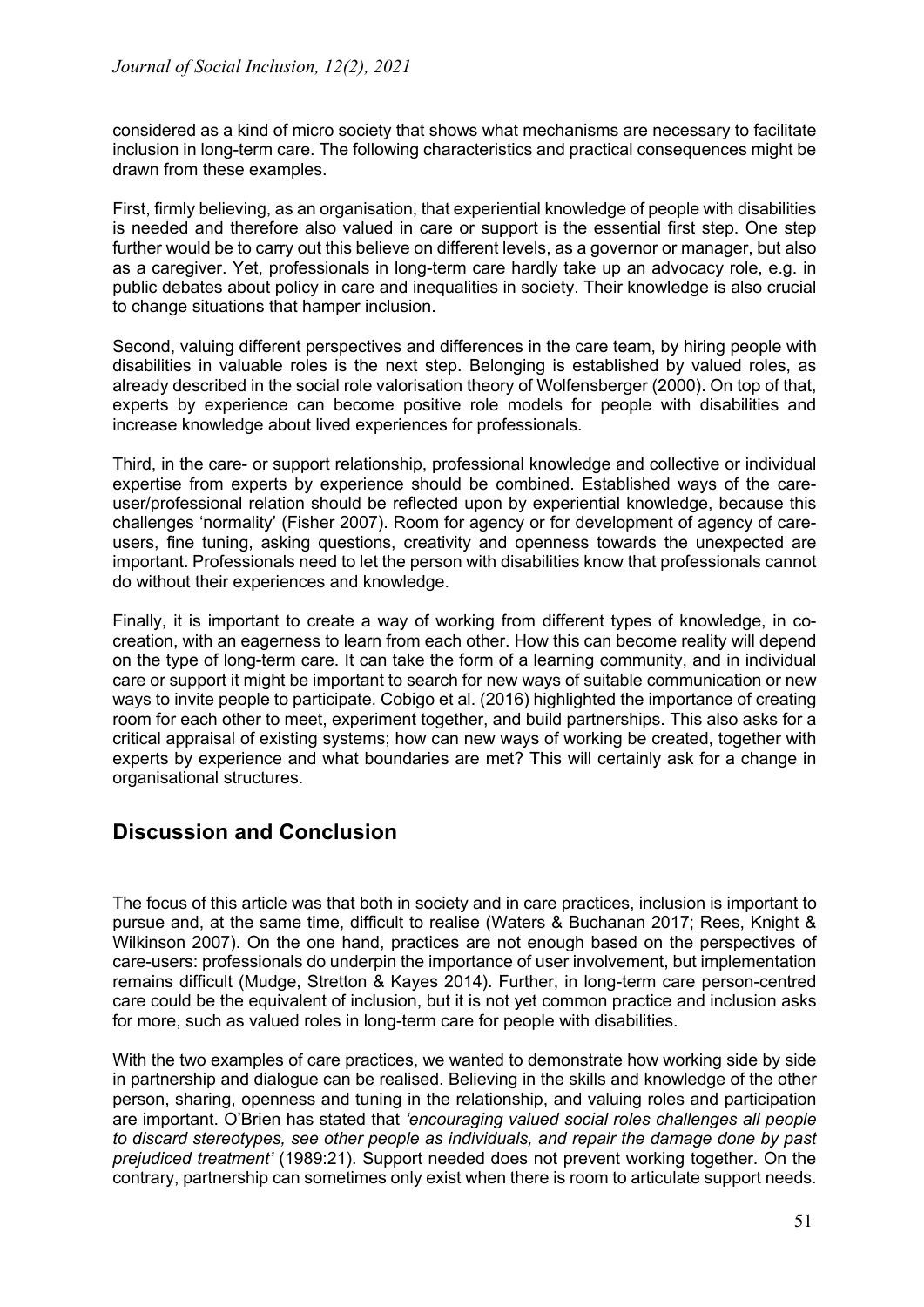At the same time, attention to and room for agency of care-users or experts by experience must be guaranteed (Hilberink & Cardol 2019). Regarding the two practice examples, the agency of the experts by experience is not placed in the foreground, while from the perspective of care-users agency, power and control are paramount themes when thinking about inclusion (see 2.2). We think this might be a point of continuous attention. We learn from these practices that transparency in the relationship and a structure in which partnerships can develop are essential.

To reach this new way of working, reflection on the care-user-professional relationship, also together with care-users, to become more sensitive to power inequalities and lived experiences and to start the dialogue is necessary. Person-centred care in fact is relation-centred care. Arranging and establishing spaces of dialogue requires more than challenging care-users to raise their voices and become more involved. It is essential for dialogue and partnerships between professionals and care-users that 'we' (the majority, the abled, the professional, etc.) let go of the differences between minorities and the mainstream (we and they). Those working in care settings still largely operate within a framework based on an individual model of disability in which professional expertise is leading, and to make their practice more equal and relevant to the needs of long-term care-users, they need to re-orient their work to a framework based upon the social model (Oliver 2013; Shakespeare 1997). Taking the social model of disability as a starting point in practice might, however, be difficult because it may introduce uncertainties about one's own professionality, and it eliminates the hierarchy between professional and care-user. These difficulties should be discussed and experimented within practice.

In general, professionals are experts in disabilities; care-users are experts in their disabilities in their own lives and contexts. This means that no care-user-professional partnership is identical. The two examples show that inclusion can have different faces depending on persons and contexts. Differences in activities or responsibilities between the professional or researcher and the care-user or expert by experience are not always strictly defined and develop along the way in the process and in the relationship, like the dynamic and developmental processes Cobigo (2016) pointed at. By acknowledging this fact, inclusion in care practices or person-centred care is no longer a matter of ideals but merely a way of *doing* to improve the quality of care in the partnership and in the process of co-working. Doing inclusion seems to help to shape inclusion in different contexts, and in our experience, doing inclusion in care practices can reinforce inclusion in society because people learn from new perspectives and new ways of working together.

Some arque that inclusion still prevails as a dominant able-bodied standard and that equal citizenship is ultimately a matter of diversity (Hilberink 2016; Campbell 2009). The problem is that inclusion still unintendedly implicitly reinforces otherness and the excluded. Any claim of inclusive practice cannot exist without identifying the 'target group' being included, which maintains the binary, us and them. Thinking in terms of partnership might challenge all the stakeholders to rethink the essence of inclusion: to go beyond labels – we and they– and to reduce this concept to daily life – me and you. Equality cannot be included; it is practised, and equality demands mutual respect for diversity, for creating equal opportunities for all.

## **References**

Asselt van-Goverts, A. E., Heessels, M. M. J. G., Duijf, S. H. J. , Prudon , A., & Slagboom, M. N. (2017). Echt samen… Onderzoek naar betekenisvolle samenwerking tussen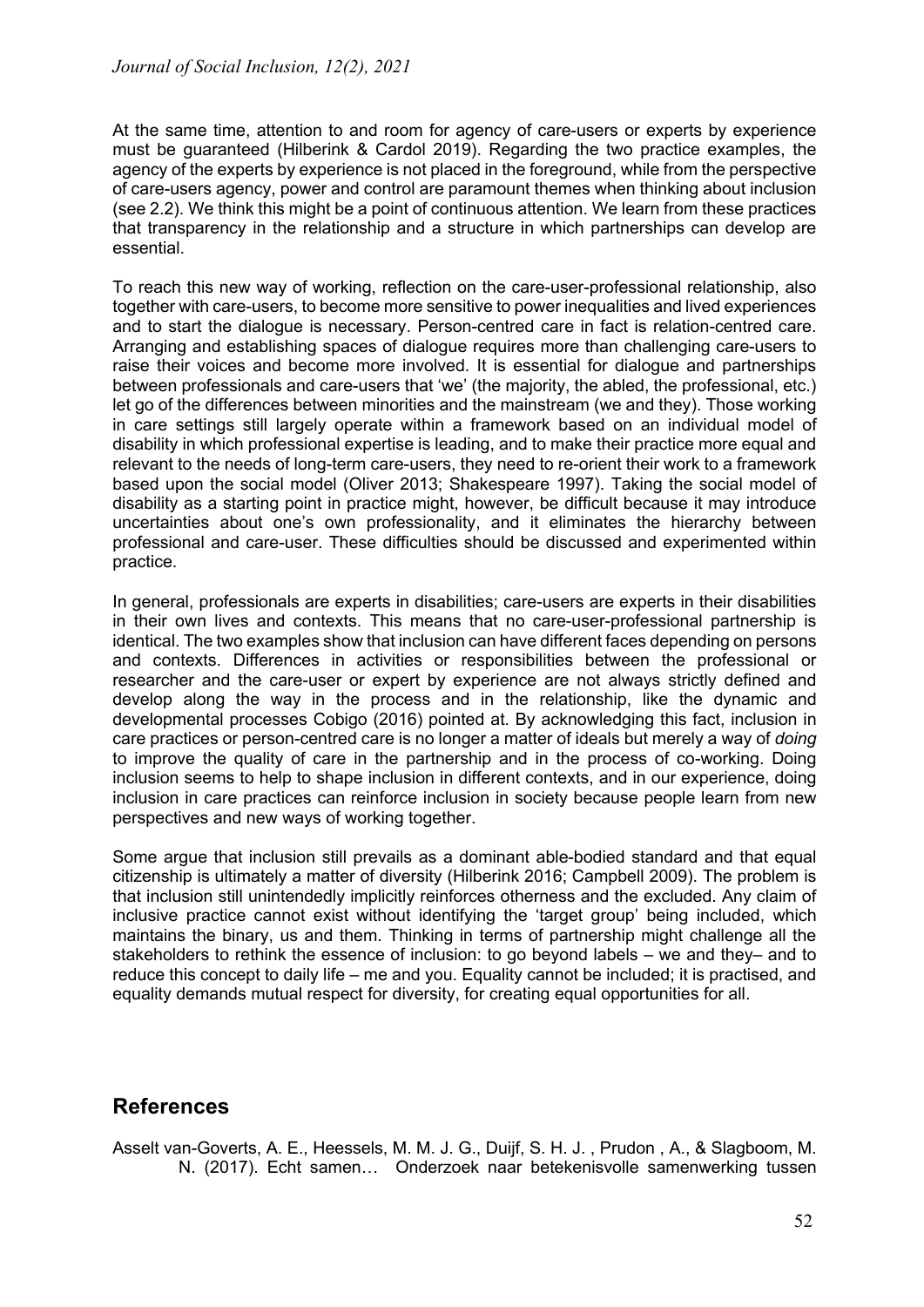onderzoekers met en zonder lichte verstandelijke beperking*.* [Really together... Research about meaningful collaboration between researchers with and without mild intellectual disabilities]. *Nederlands Tijdschrift voor de Zorg aan Mensen met Verstandelijke Beperkingen, 43*(3)*,* 177-194. DOI: https://doi.org/10.18352/jsi.579

- Briggs, L. & Harris, P. (2017). A brief foray of social inclusion what does it mean for professional health practice? *Journal of Social Inclusion, 8*(1), 96-103. DOI: http://doi.org/10.36251/josi.119
- Campbell, F. K. (2009). *Contours of Ableism: The Production of Disability and Abledness*. Palgrave: Macmillan UK.
- Carroll, P., Witten, K., Calder-Dawe, O., Smith, M., Kearns, R., Asiasiga, L., Lin, J., Kayes, N. & Mavoa, S. (2018). Enabling participation for disabled young people: study protocol. *BMC Public Health*, *18*, Article number: 712. DOI: https://doi.org/10.1186/s12889- 018-5652-x
- Cobigo, V., Quellette-Kuntz, H., Lysaght, R. & Martin, L. (2012). Shifting our conceptualization of social inclusion. *Stigma Research and Action, 2*(2)*,* 75-84. DOI: https://dx.doi.org/10.5463/sra.v1i3.45
- Cobigo, V., Brown, R., Lachapelle, Y., Lysaght, R., Martin, L., Ouellette-Kuntz, H., Stuart, H., & Fulford, C. (2016). Social Inclusion: A Proposed Framework to Inform Policy and Service Outcomes Evaluation. *Inclusion*, *4*(4), 226-238. DOI: https://doi*.*org/10.1352/2326-6988-4.4
- Corijn, E. & Lemmens, S. (2007). *Het sociale van cultuur. Lokaal cultuurbeleid en gemeenschapsvorming.* [The social characteristic of culture. Local cultural policy and community building]. Brussel: Cultuur Lokaal.
- Docherty, D., Hughes, R., Phillips, P., Corbett, D., Regan, B., Barber, A., Adams, M., Boxall, K., Kaplan, I. & Izzidien, S. (1997). This is what we think. In Lennard J. Davis (ed): *The Disability Studies Reader (*pp. 432-442). New York London: Routledge Taylor & Francis group.
- Donaldson, L., Halligan, A., & Wall, D. (2003). Improving the child's experience of healthcare: the implementation of clinical governance. *Current Paediatrics, 13,* 289-302.
- Finkelstein, V. (1980). *Attitudes and Disabled People: Issues for Discussion*. Monograph number five. World Rehabilitation Fund.
- Fadyl, J. K., Teachman, G., & Hamdani, Y. (2020). Problematizing 'productive citizenship' within rehabilitation services: insights from three studies. *Disability and Rehabilitation*, *42*(20), 2959-2966. DOI: https://doi.org/10.1080/09638288.2019.1573935
- Fisher, P. (2007). Experiential knowledge challenges 'normality' and individualized citizenship: towards another way of being. *Disability & Society*, *22*(3), 283-298. DOI: https://doi.org/10.1080/09687590701259591
- Hammell, K. R. W. (2013). Client-centred practice in occupational therapy: critical reflections. *Scandinavian Journal of Occupational Therapy, 20,* 174-181. DOI: https://doi.org/10.3109/11038128.2012.752032
- Heessels, M., Hermsen., M., Duijf, S., Slagboom, N., Asselt van-Goverts, I., & Prudon, A. (2019). Vliegen in het donker. Van waarden naar handelingsnormen in inclusief onderzoek. [Flying in the dark. From values to standards of action in inclusive research]. *Journal of Social Intervention: Theory and Practice*, *28*(1), 20-38**.** DOI: https://doi.org/10.18352/jsi.579
- Heijningen van, V. G., Cardol, M., van Heijningen-Tousain, H. J. M., Oosterveer, D. M., van Markus Doornbosch, F., Sattoe, J. N. T., van der Holst, M., & Hilberink, S. R. (2021). Aging with cerebral palsy: a photovoice study into citizenship. *Frontiers in Neurology, 12*, 729509. DOI: https://10.3389/fneur.2021.729509.
- Hermsen, M. A., Embregts, P. J. C. M., Hendriks, A. H. C., & Frielink, N. (2014). The human degree of care. Professional loving care for people with a mild intellectual disability: An explorative study. *Journal of Intellectual Disability Research, 58*, 221-232. DOI: https://doi.org/10.1111/j.1365-2788.2012.01638.x
- Hilberink, S. R. (2016). *Equal citizenship is not the same as inclusion*. Welcome speech at the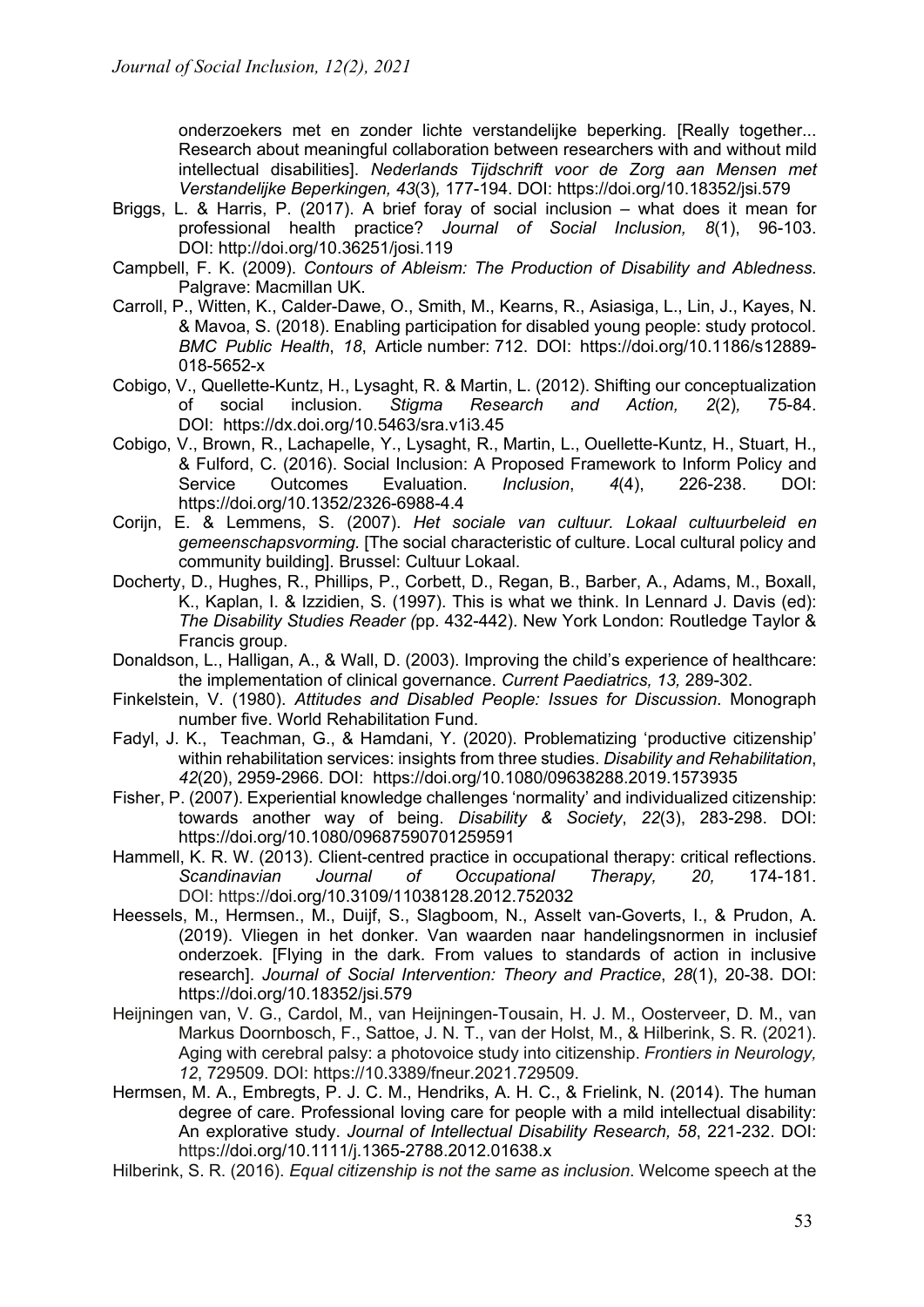General Assembly European Disability Forum. Amsterdam: 12 March.

- Hilberink, S. R. & Cardol, M. (2019). Citizenship according to the UNCRPD and in practice: a plea for a broader view. *Disability & Society*, *34*(2), 326-331. DOI: https://doi.org/10.1080/09687599.2018.1556490
- Kulkarni, M. (2017). Meaning-making through research. *Equality, Diversity and Inclusion: An International Journal*, *3*(3), 277-282.
- McCausland, D., McCallion, P., Brennan, D. M. (2018). The exercise of human rights and citizenship by older adults with an intellectual disability in Ireland. *Journal of Intellectual Disability Research, 62*(10), 875-887. DOI: https://doi.org/10.1111/jir.12543
- McGilton K. S., Heath, H., Chu, C. H., Boström, A. M., Mueller, C., Boscart, V. M., McKenzie-Green, B., Moghabghab, R. & Bowers, B. (2012). Moving the agenda forward: a person-centred framework in long-term care. *International Journal of Older People Nursing*, *7*(4)*,* 303-309. DOI: https://doi.org/10.1111/opn.12010
- Meininger, H. P. (2013). Inclusion as heterotopia: spaces of encounter between people with and without intellectual disability. *Journal of Social Inclusion, 4*(1)*,* 24-44. DOI: http://doi.org/10.36251/josi.61
- Mezzig, J., Snaedal, J., van Weel, C., & Heath, I. (2010). Toward Person-Centred Medicine: From Disease to Patient to Person. *Mount Sinai Journal of Medicine, 77,* 304-306. DOI: https://doi.org/10.1002/msj.20187
- Mudge, S., Stretton, C. & Kayes, N. (2014). Are physiotherapists comfortable with personcentred care? An auto-etnographic insight. *Disability and Rehabilitation*, *36*(6), 457- 463. DOI: https://doi.org/10.3109/09638288.2013.797515
- O'Brien, J. (1989). *What's worth working for? Leadership for better quality human services.* Syracuse: Center on Human Policy, Syracuse University.
- Oliver, M. (1990). *The individual and social models of disability.* Paper presented at Joint Workshop of the Living Options Group and the Research unit of the Royal College of Physicians.
- Oliver, M. (2013). The social model of disability: thirty years on. *Disability & Society, 28*(7), 1024-1026. DOI: https://doi.org/10.1080/09687599.2013.818773
- Pols, J. (2013). Washing the patient: dignity and aesthetic values in nursing care*. Nursing Philosophy, 14*(3), 186-200. DOI: https://doi.org/10.1111/nup.12014
- Pound, C. (2011). Reciprocity, resources and relationships: new discourses in health care, personal and social relationships. *International Journal of Speech-Language Pathology*, *13*(3), 197-206. DOI: https://doi.org/10.3109/17549507.2011.530692
- Rees, Ch. E., Knight, L. V., & Wilkinson, C. E. (2007). Doctors being up there and we being down here: a metaphorical analysis of talk about student/doctor-client relationships. *Social Science and Medicine, 65*, 725-737. DOI: https://doi.org/10.1016/j.socscimed.2007.03.044
- Rose, A., Rosewilliam, S., & Soundy, A. (2017). Shared decision making within goal setting in rehabilitation settings: A systematic review. *Patient Education & Counseling*, *100*(1), 65-75. DOI: https://doi.org/10.1016/j.pec.2016.07.030.
- Shakespeare, T. (1997). The social model of disability. In Lennard J. Davis (ed.) *The Disability Studies Reader* (pp. 266-273). New York, London: Routledge, Taylor & Francis Group.
- Schalock, R. L., Gardner, J. F., & Bradley, V. J. (2007). *Quality of life for people with intellectual and other developmental disabilities. Applications across individuals, organizations, communities, and systems.* Washington, DC: American Association on Intellectual and Developmental Disabilities.
- Simplican, S. C., Leader, G., Kosciulek, J., & Leahy, M. (2015). Defining social inclusion of people with intellectual and developmental disabilities: an ecological model of social networks and community participation. *Research in Developmental Disabilities, 38*, 18-29. DOI: https://doi.org/10.1016/j.ridd.2014.10.008
- Slomic, M., Christiansen, B., Soberg, H. L., & Sveen, U. (2016). User involvement in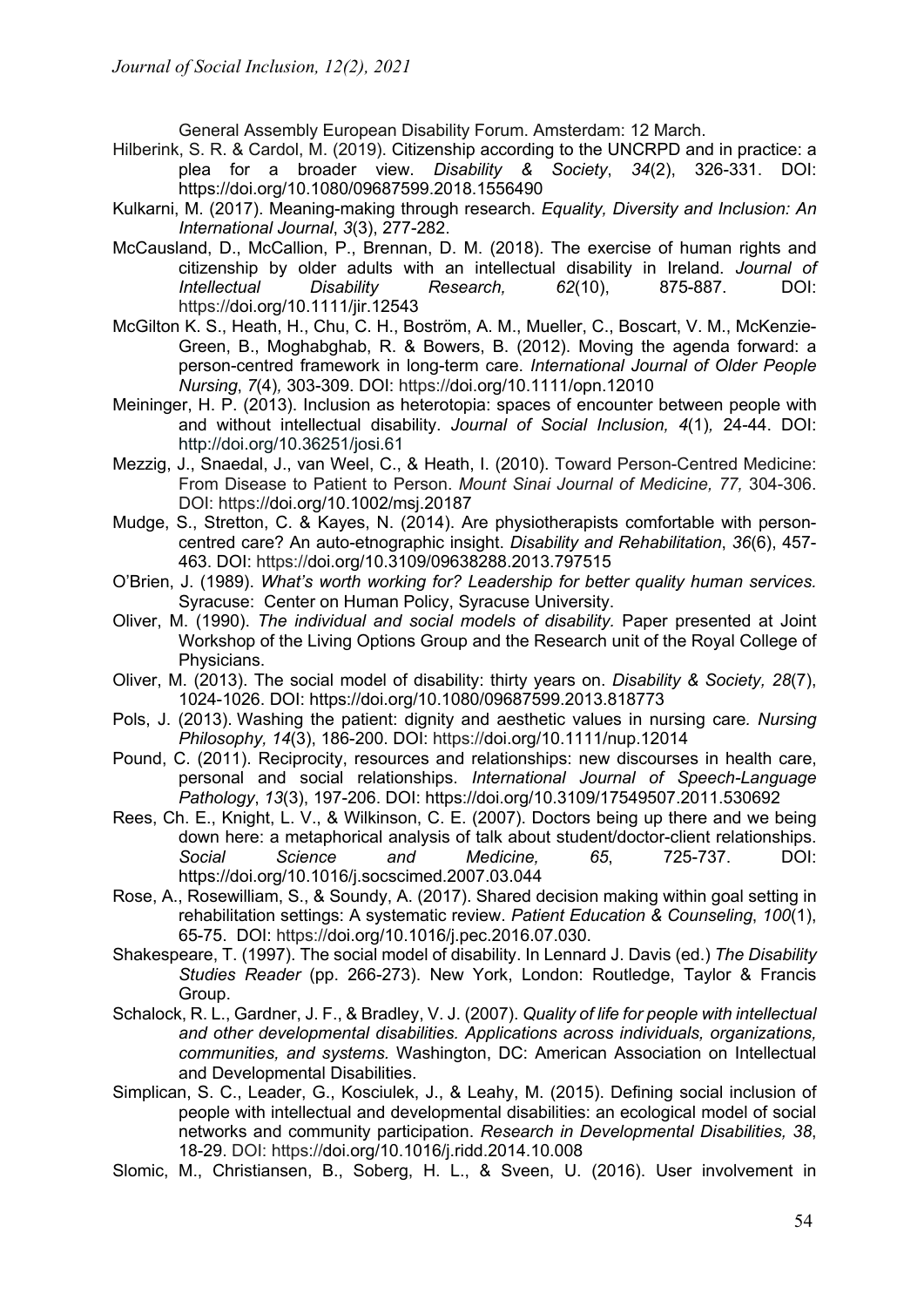interprofessional rehabilitation: a grounded theory study. *BMC Health Services Research, 16,* 547-555. DOI: https://doi.org/10.1186/s12913-016-1808-5

- Sumsion, T. (1997). Environmental challenges and opportunities of client-centred practice. *British Journal of Occupational Therapy*, *60*(2), 53-56. DOI: https://doi.org/10.1177%2F030802269706000203
- Swain, J., & French, S. (2008). *Disability on equal terms.* Reciprocity, resources and relationships: new discourses in health care, personal and social relationships. *International Journal of Speech-Language Pathology*, *13*(3), 197-2016.
- Terry, G., & Kayes, N. (2019). Person-centred care in neurorehabilitation: a secondary analysis. *Disability and Rehabilitation*, *42*(16), 2334-2343. DOI: https://doi.org/10.1080/09638288.2018.1561952
- UNESCO (2012). *Social inclusion, social transformations, social innovation.* Consultations of the director-general with member states. Retrieved May 17, 2021, http://www.unesco.org/new/fileadmin/MULTIMEDIA/HQ/BPI/EPA/images/media\_ser vices/Director-

General/ConceptNoteSocialInclusionSocialTransformationsSocialInnovationEN.pdf

- United Nations. (2006). Convention on the Rights of Persons with Disabilities. New York: United Nations. Retrieved May 17, 2021, https://www.un.org/development/desa/disabilities/convention-on-the-rights-ofpersons-with-disabilities.html
- UPIAS. (1976). *Fundamental Principles of Disability.* London: Union of the Physically Impaired Against Segregation.
- Waters, R. A., & Buchanan, A. (2017). An exploration of person-centred concepts in human services: a thematic analysis of the literature. *Health Policy, 121,* 1031-1039. DOI: https://doi.org/10.1016/j.healthpol.2017.09.003
- Wolfensberger, W. (2000). A Brief Overview of Social Role Valorization*. Mental Retardation, 38*(2), 105-123*.* DOI: https://doi.org/10.1352/0047- 6765(2000)038<0105:aboosr>2.0.co;2
- Wooster, R. (2009). Creative inclusion in community theatre: A journey with Odyssey Theatre. *Research in Drama Education, 14*(1), 79-90. DOI: https://doi.org/10.1080/13569780802655814
- Yeung, P.H., Passmore, A.E., & Packer, T.L. (2008). Active Citizens or Passive Recipients: how Australian Young Adults with Cerebral Palsy Define Citizenship. *Journal of Intellectual & Developmental Disability, 33*(1), 65-75. DOI: https://doi.org/10.1080/13668250701875129

## **Biographical Notes**

**Mieke Cardol** is professor in Disability Studies at Rotterdam University of Applied Sciences. Her research focuses on experiential knowledge of people with a chronic condition, diversity and agency in the context of care and support, and in the context of participation.

**Maaike Hermsen** is professor Ethics of connecting people with intellectual disabilities at HAN University of Applied Sciences. Her research focuses on the one hand on experiential knowledge of people with intellectual disabilities and their relatives. On the other hand normative professionalism of support staff is a central theme in her research activities.